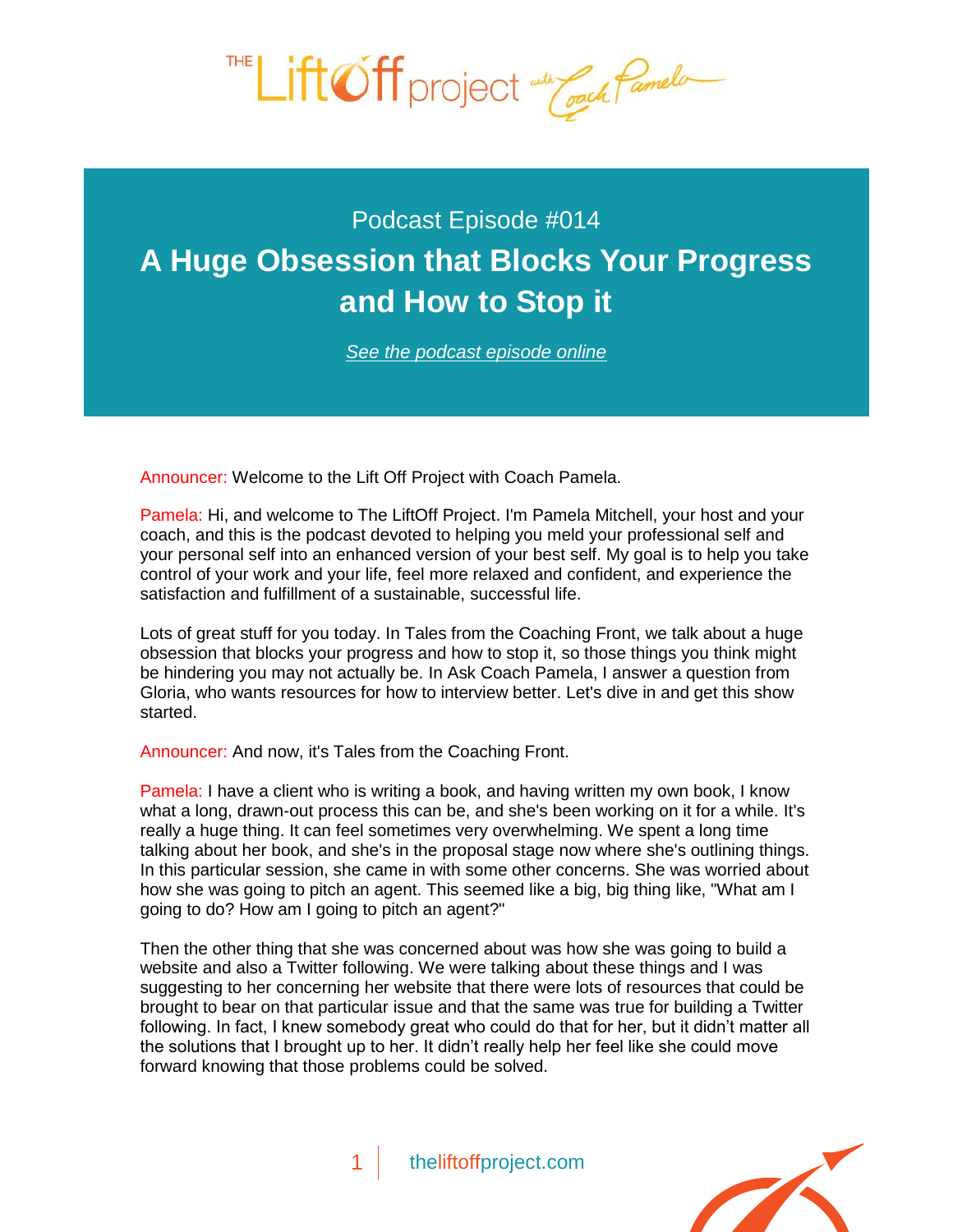

Every issue she would bring up, I would say to her, "You know, actually, there are resources that can help you do that and when we get there, we can figure that one out," but somehow that wasn't enough. She was still really concerned about feeling like, "Oh, my God, I just don't know, and until I know what I'm going to do about that, I'm stuck." That was the refrain, "I'm stuck because I don't know." Even if I would give her a more specific suggestion like, "I know somebody that can help you with your Twitter following, and I actually know some resources online that can help you find a really good developer for a website," it still didn't matter. "Well, how am I going to pitch?"

Finally, what I said to her is, "What you're doing is you're having all these abstract assumption-filled conversations about issues that really aren't here today. What I call that is the what-do-I-wear-to-the-Oscars conversation. This is it. You're worried about what you're going to wear to the Oscars, but you don't have an invitation to the Oscar's today, so it becomes a big abstract thing about what you're going to wear.

"You got to take action today on the things that are in front of you today. If you feel stuck because you don't know what you're going to do about those things in the future, then you can't move forward. This obsession that you have about what you're going to do down the road is actually blocking you from making progress. How to stop it is to do the thing that's right in front of you today, which is to finish the proposal." This became my refrain, "You know what? Finish the proposal and then we'll deal with it. Finish the proposal."

Eventually, it started to get through to her. This is the thing: when we're obsessed with all these future situations that might be happening, we can really get hung up, and sometimes it's very insidious. We don't even know that this is happening. We're thinking, "Well, I've got this problem to solve and I've got this problem to solve," and it just feels like an avalanche of issues that we don't know what we're going to do about. Then, all of a sudden, we're being sucked in like we're in quicksand and all of a sudden, our momentum starts to drain out.

When you find that happening to you, my lovely LiftOff listener, what you want to do is take a step back and analyze, "Am I worrying about situations that aren't actually here today? Are there things that I can be doing today to move myself forward?" This is how you break that obsession. You look at, "What's the next step for me to do in this moment?" You ask yourself a really tough question, "Does it matter what I'm going to do down the road if I don't take this step today? Will I even get there if I don't take this step today?"

If the answer is, "No," then you know what you have to do. Whatever it is in front of you, whether it be like my client finishing her proposal, whether it be something that you want to accomplish, if your big goal is to be fit and you're worried about how you're going to do a triathlon but today you just need to get to the gym, then don't spend time obsessing about, "Oh, my gosh, I don't know what I'm going to do." Just do the thing that's here today. Just show up at the gym and take every step that's in front of you to take,

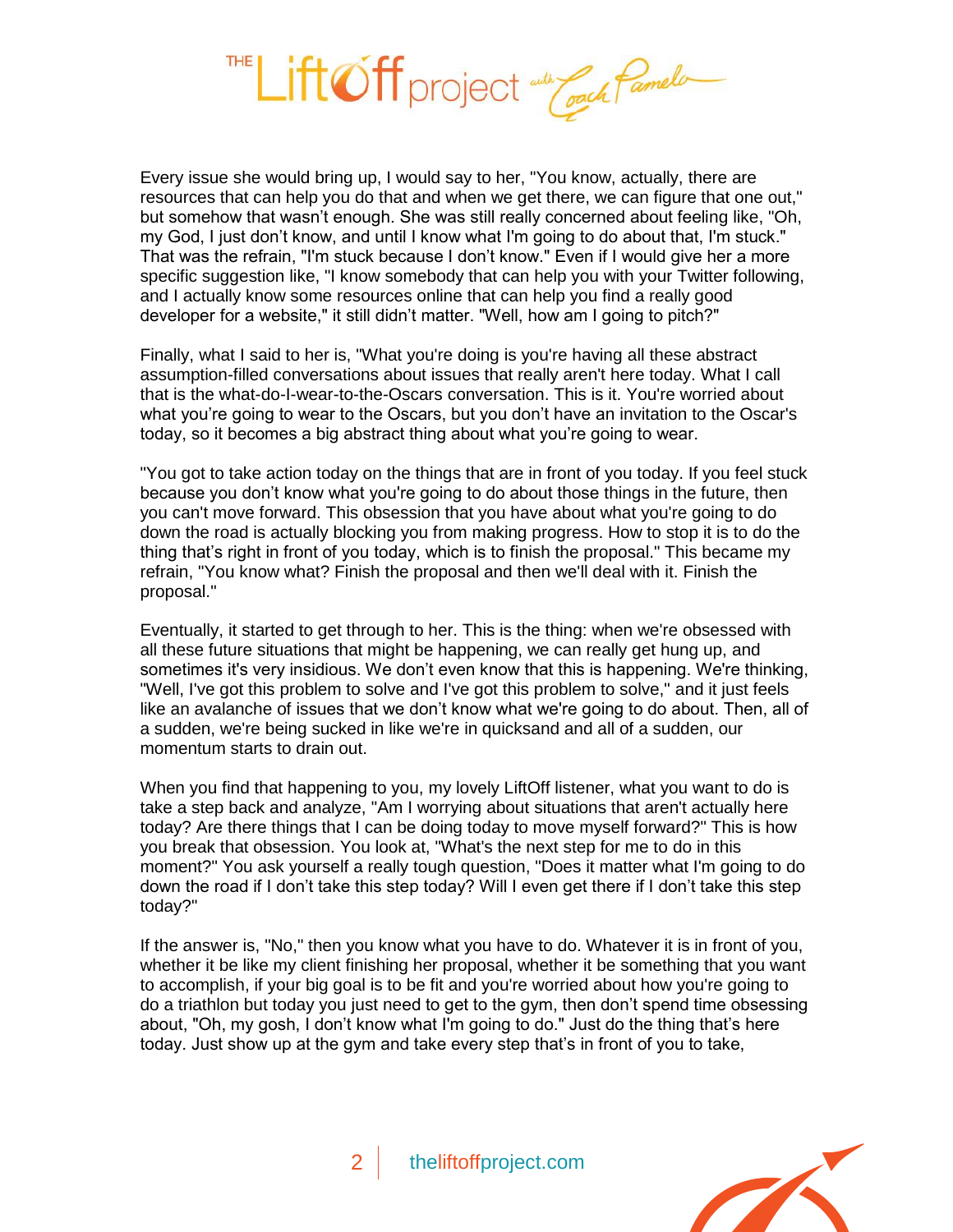

because the only way that you have a shot at celebrating success in the future is by taking action on the next step that's in front of you today.

Announcer: That's it for Tales from the Coaching Front. Now, on to our next segment. Got a question? She's got your answer. It's time for Ask Coach Pamela.

Pamela: Today's Ask Coach Pamela is actually a written question that I received. I'm going to read it to you in just a sec, but before I dive into this, I just want to say for those of you who are thinking, "Oh, good, I can write her a question instead of leaving her a voice mail." No, that is not the case. This question came in actually before the podcast launched, so I'm going to be reading it. In general, if you have a question, then leave me a voice mail at liftoffproject.com/question. That's the way that you get the free deck of reinvention cards, so don't think that you can just send me an e-mail and, "Oh, if she reads my question, I'll get the cards." Nope. I may use your question, but the only way to get the cards is if you call and leave me a voice mail!

Okay, done with the public service announcement on how to get your free cards and onto the question that I received.

"Dear Ms. Mitchell, I am looking for interview information. I have read about the importance of going to an interview to sell yourself and not just to be interviewed. I am looking for more in-depth information on this type of job interviewing. Could you suggest some resources, i.e., print and/or online on the subject? Thank you in advance for your assistance. Gloria."

Okay, Gloria, if you are listening, this is the answer to your question. Here's the thing. I'm kind of counterintuitive when it comes to the typical job-search thing. If you've read my book "The 10 Laws of Career Reinvention" you know that I just say that there are a ton of resources out there and I generally don't go into any kind of detail about the specific, typical ones. Basically, you can just go onto Amazon, do a search, look at the ones that get good reviews, and follow it from that. I tend to like to give people resources that give them a more unusual edge, so that's going to be the way that I'm answering your question today.

I'm going to recommend a book to you, but it's not a typical book about job interviewing. It's one that's going to help you repackage yourself and put yourself out there in a very appealing way. Before you dive into that book recommendation, I'm making a couple of assumptions that you've already taken a few steps for your job interviews. The first thing is that you've listed your accomplishments. You actually have gone through what you've already done in the past and you've written down all of those accomplishments from your previous positions.

Then the second thing that I'm assuming you've already done in advance is that you've identified the skills and talents that are needed to deliver those accomplishments so that you've actually gone beyond just listing the tasks that you've completed and you've

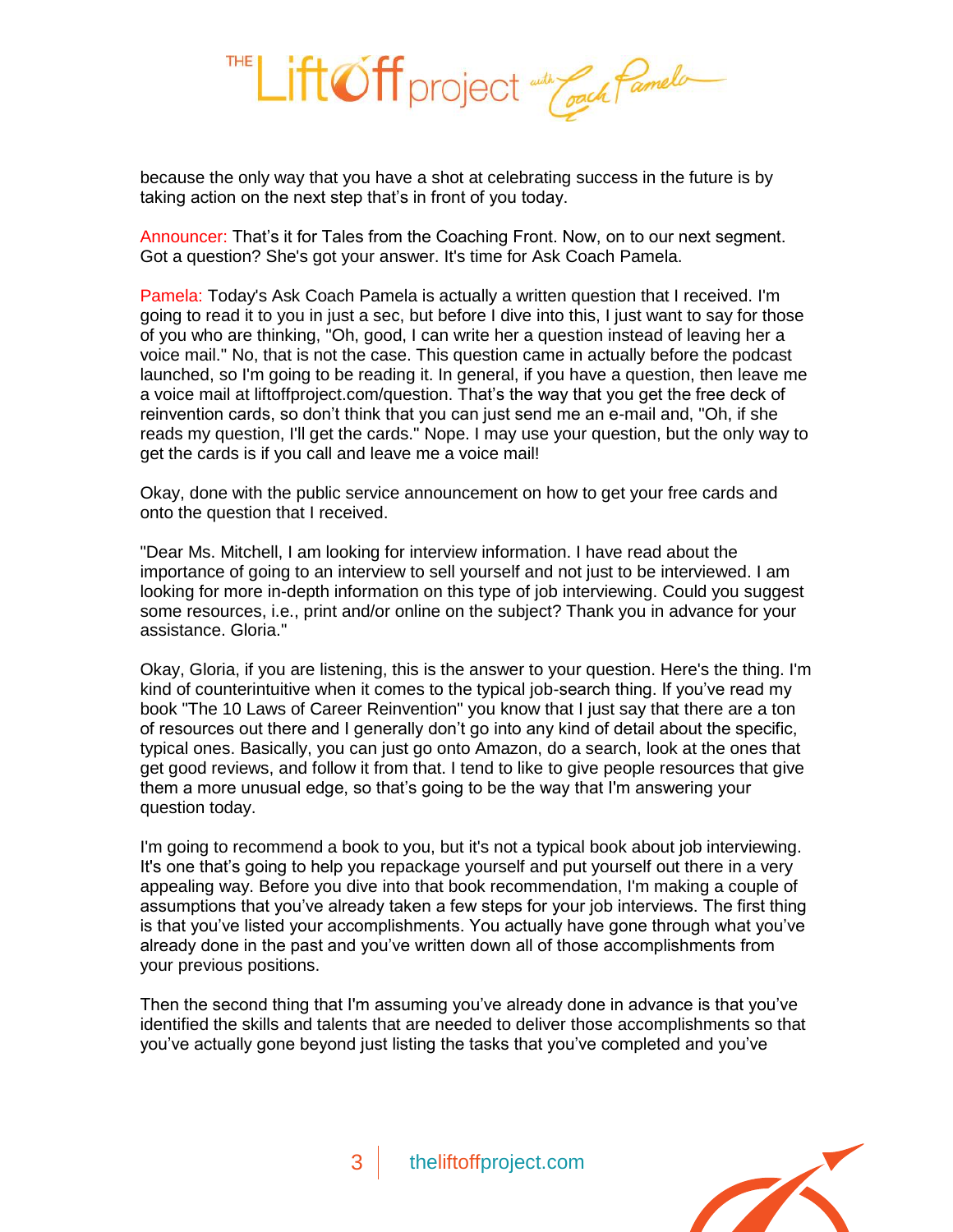

identified what kind of talents were necessary to do the work. That's a very important piece that you want to have done in advance so that you know what you're pitching.

It can't be that you've just actually done a task, but here are the skills that I'm using, because that's the key for reinvention: your skills and talents can be applied in multiple ways. For example, if you have a really good skill in writing, that can be applied in grantwriting or it can be applied in corporate communications or you can become a blogger, even a legal assistant. The good writing skill can be applied to multiple areas. You want to think about your skills and talents.

The third thing that you want to have done in advance is you want to focus on the key goals of the job that you're pitching yourself for, not just the tasks. Oftentimes, this requires reading the job posting in a little bit more depth and thinking about not just the list that they've given me about what I'm going to have to do, but what's the ultimate goal of this job. If it's an administrative assistant job, perhaps the ultimate goal is to help things run more efficiently and smoothly, to streamline tasks; or if it's a job that brings in business, a business development job, then the goal is to increase revenue. If it's a marketing job, then the goal is to become more known in the target market. Whatever it is beyond just the tasks, you want to know what's going to be measured as success for this job so that you can then begin to speak to that.

Then the fourth step is that you want to be very clear on how your skills and talents will help the employer reach their goals. This is where you draw it all together and you say, "Okay, I haven't just done these things, but here are the skills and talents that I have and here's how I can apply them in a way that helps you reach your goals." Once you've done all of that, then what I recommend is a really great book called "Good in a Room" by an author named Stephanie Palmer. Stephanie comes from the world of Hollywood, and this book is about pitching in high-stakes situations. I love this book. In fact, I've talked about it for years. I may even have to have her here on the podcast because it is such a great book.

Basically, what she does in this book is she takes the best of Hollywood pitch practices and helps you apply them in your own personal situations, from looking at teasers, which are little short snippets that are designed to pique interest, and trailers, which are really highlights which are designed to create desire, and how in Hollywood it's all about building relationships versus networking. It's not just about meeting a bunch of people and pitching yourself out there. It's really about nurturing relationships. This book really will help you craft a pitch that positions you in a very powerful light. This is the edge.

After you've read, Gloria, all these typical books about job interviewing, after you've done the four steps that I've said, go pick up this book and then take yourself to the next level. Come up with your teaser, come up with your trailer, look at how you can nurture some relationships to put yourself in front of key influencers. With all of that then, Gloria, I wish you the best of luck landing your pitch to get the job that you seek.